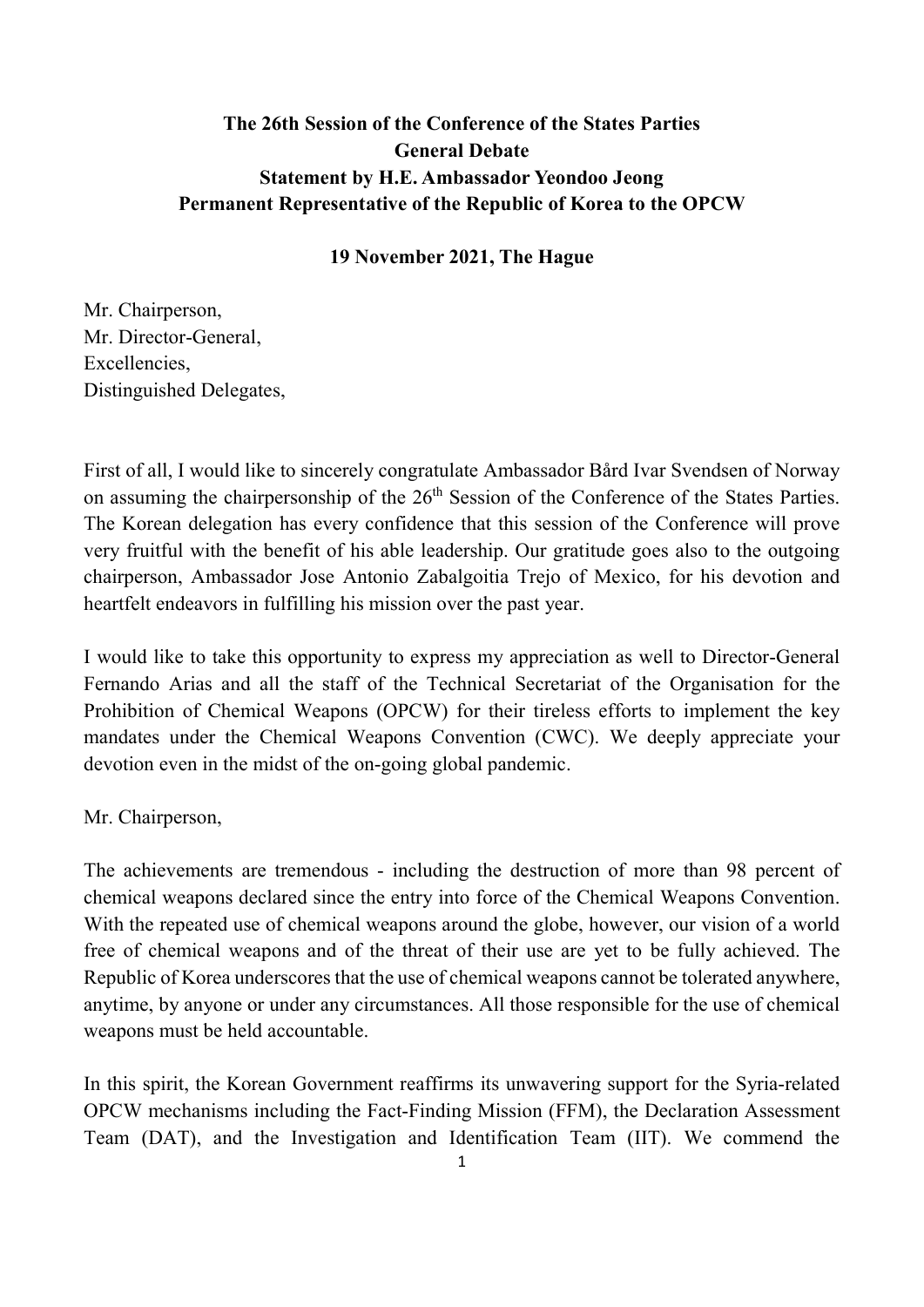outstanding efforts by the Technical Secretariat to investigate relevant incidents in a transparent, independent, impartial, and professional way.

My delegation expresses its grave concern over the report by the Technical Secretariat that the declaration submitted by the Syrian Arab Republic still cannot be considered accurate and complete and over the findings of the two IIT reports that there are reasonable grounds to believe that Syria used chemical weapons. We call on the Syrian Arab Republic, as a State Party to the Chemical Weapons Convention, to immediately take necessary actions to redress the situation and come into compliance with the Convention, as called for by the Conference of the States Parties (CSP) Decision C-25/DEC.9 (21 April 2021) supported by the Republic of Korea as a co-sponsor.

It is also regrettable that cooperation between Syria and the Technical Secretariat has proved more difficult and this has a negative impact on relevant OPCW activities. We strongly urge Syria to fully cooperate with the Technical Secretariat to address all outstanding issues and ensure that Syria-related OPCW missions operate in an effective and timely manner.

## Mr. Chairperson,

The use of a nerve agent of a Novichok group in poisoning Mr. Alexei Navalny in August 2020, which was confirmed by the OPCW, is an ongoing serious concern for all States Parties which hampers our efforts to achieve a world free of chemical weapons. The Republic of Korea opposes, in the strongest possible terms, any use of chemical weapons and emphasizes once again that all those responsible for chemical weapons use must be held accountable for their inexcusable crimes.

In this regard, we encourage the Russian Federation, on whose territory the attack took place, to fully cooperate with the Technical Secretariat to disclose all the circumstances surrounding this use of a chemical weapon in a transparent and impartial manner.

### Mr. Chairperson,

As threats emanating from developments in the field of chemistry are steadily evolving, States Parties should engage in utmost efforts to uphold the international norm against the reemergence of chemical weapons including new types of potential chemical weapons agents. My delegation is particularly concerned that central nervous system (CNS)-acting chemicals could potentially be used as chemical weapons under the guise of law enforcement activities. It is against this backdrop that Korea co-sponsored the draft decision on Understanding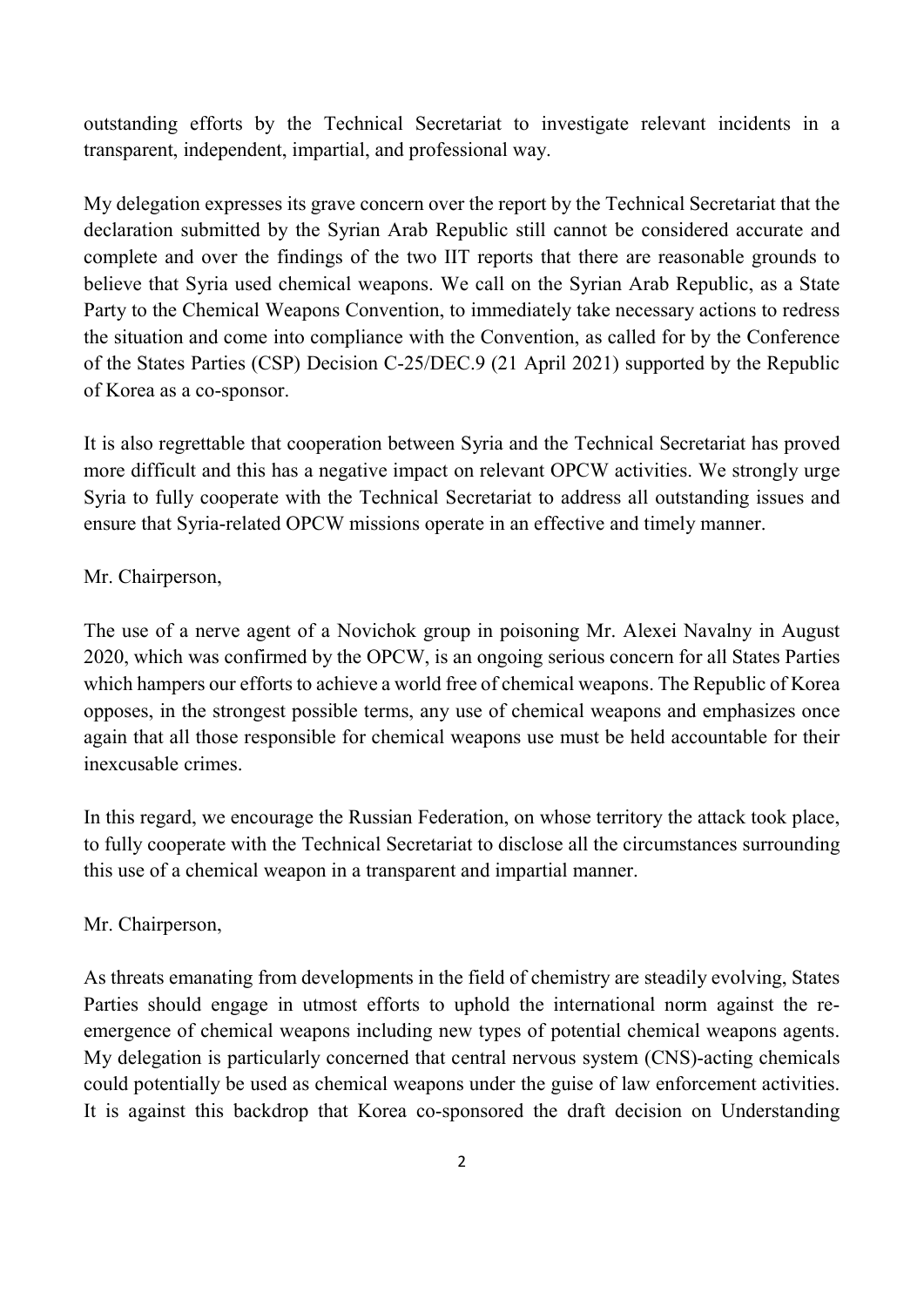Regarding the Aerosolised Use of Central Nervous System-Acting Chemicals for Law Enforcement Purposes.

We are of the view that the draft decision on the table does not create any new obligations for States Parties and intends to identify our common understanding that using CNS-acting chemicals in aerosolised form, which is likely to result in permanent harm or death, is inconsistent with law enforcement purposes as a purpose not prohibited under the Convention. My delegation reiterates its full support for this draft decision and asks all States Parties to join in rendering their support for this meaningful step.

#### Mr. Chairperson,

Korea believes that the draft of the first-ever Biennial Programme and Budget 2022-23 is proportionate and well organized for the OPCW to successfully implement vital work in accordance with the Convention. We support the draft proposal submitted to the Conference and encourage all States Parties to pay their full assessed contributions in a timely manner, which is imperative to ensure that the Organisation is fully equipped with optimal resources. Likewise, we expect the Organisation will use the contributions most effectively and efficiently in delivering its duties.

#### Mr. Chairperson,

Upgrading the current OPCW laboratory into a new Centre for Chemistry and Technology will be key in enhancing the capacity of the Organisation to meet various needs of States Parties and in addressing evolving threats in the future. As the first State Party to have made voluntary contributions to the initiative in 2017, the Republic of Korea reaffirms its continued commitment to support the project and it is pleased to pledge additional funding of 110,000 euros to this end. We look forward to the successful establishment of the ChemTech Centre as scheduled.

### Mr. Chairperson,

Korea has consistently played a full part in deepening cooperation at the regional level in the fields of chemical safety and security. In this spirit, Korea has since 2012 been hosting with the OPCW the Seoul Workshop with a view to serving to strengthen chemical safety and security in the industrial sector in Asia. My delegation welcomes the  $9<sup>th</sup>$  Workshop to be held on-line on  $13<sup>th</sup>$  this December after a year of suspension due to the pandemic. We gladly invite interested States Parties to attend this meaningful occasion. We hope to hold the 10th